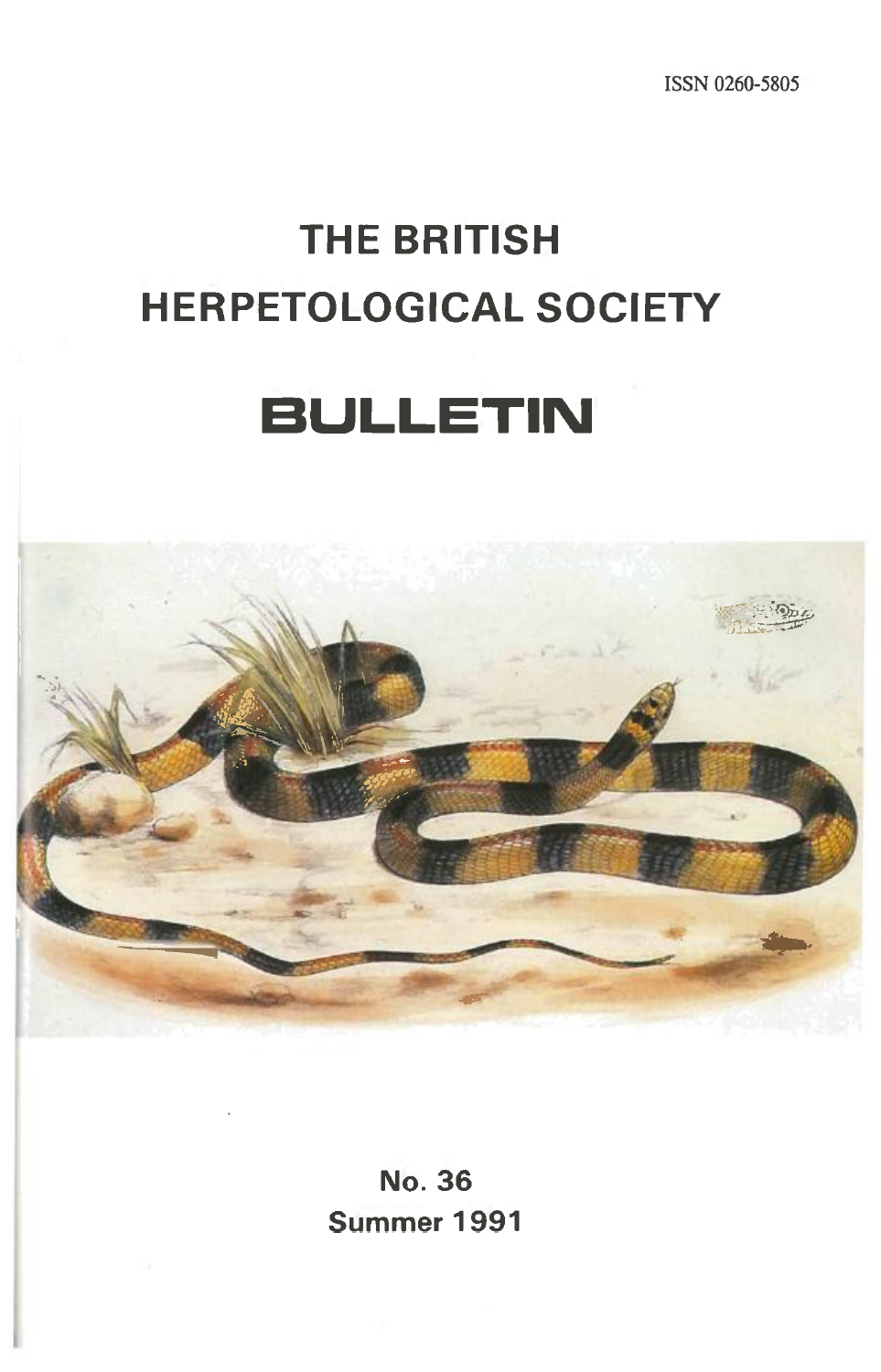# **ADDITION OF** *COLUBER SINAI* **TO THE HERPETOFAUNAL LIST OF ISRAEL WITH COMMENTS ON** *C. ELEGANTISSIMUS '*

# YEHUDAH L. WERNER AND NAOMI SIVAN

# *Department of Zoology (Sturman Building), The Hebrew University of Jerusalem, 91904 Jerusalem, Israel*

#### **INTRODUCTION**

On 28 July 1953 the late Professor Georg Haas at the Hebrew University in Jerusalem (Adler, 1989: 101-102) received a message by telephone from members of Qibbuz 'Ein Ghadian (now Yotvata) near Elat: they found a dead little snake, "greenish with black cross bands", hanging on the wire fence. Haas, delighted, promptly declared that herewith a rare snake, previously known only from two specimens, was added to Israel's herpetofauna: *Coluber elegantissimus.*  He requested and received the cadaver (HUJ-R 3666).

Coluber elegantissimus, aptly named for its vivid colouration (Plates 1-2), was described by Gunther (1878), then keeper of Zoology at the British Museum (Natural History), London (Adler, 1989: 45-46). Gunther had one specimen, collected about 1875 by Sir Richard Burton in the mountains east of El Muwaylah, Midian (NW Arabia). The type (front cover) is in the museum (BM(NH) 1946.1.15.7). Another specimen, collected at Akabah (now in Jordan) in 1883 (Hart, 1891), is in the same museum (BM(NH) 84.6.18.1).

In fact, at least one more specimen preceded the Israeli discovery, unknown to Haas: BM(NH) 1964. 152 from Rumaihiya, central Arabia, collected in 1946 but catalogued in 1964 and published only by Marx (1968).

Neither the original `Ein Ghadian specimen, nor the several which have since been found in or near the `Arava Valley, have ever been reported in detail. The species publicly entered Israel's herpetofaunal list through Barash and Hoofien's (1956) Hebrew guide and key to the local reptiles. Although even the few earliest specimens varied greatly in the width and number of the black cross bands, as well as in the presence or absence of a mid-dorsal reddish stripe, the species was simply regarded as variable or polymorphic (Werner, 1966). This attitude was unaffected by Schmidt and Marx' (1956) description of the similarly coloured *Lytorhynchus sinai* from Sinai (Plates 3-4), nor by its later transfer to the genus *Coluber* (Marx, 1968).

Marx (1968:30) and Leviton (1986:444) give useful comparisons of *Coluber elegantissimus* and *C. sinai.* Among other differences, the latter has narrower and more numerous black cross bands than the former, and lacks the mid-dorsal "light" (reddish in life) stripe characterizing the former. Marx had at his disposal seven *C. elegantissimus* and the data from the type, and all three then known specimens of *C. sinai:* one without locality, and the two types from the southern Sinai mountains. Another specimen from the same area, which the Hebrew University received in 1978 (HUJ-R 8780; Werner, 1988) accords with the latter. Actually, Marx's table contains for *C. sinai* an erroneous number of black cross bands on the body, 21-26, whereas the two types (Schmidt and Marx, 1956: Fig. 4 and p. 32) had 50-51. Our specimen has 49.

Marx (1968) explained his including C. *elegantissimus in* a work concerning Egypt: "This species has not been recorded from Egypt. The specimen from Akaba and additional material from southern Israel makes this species occurrence in Sinai almost certain" (sic). In this attitude he had been preceded by Flower (1933) who had given the species' distribution as "Arabia, Palestine, and probably Sinai".

Recently Dr. Yoram Ayal of the Jacob Blaustein Institute for Desert Research, Sede Boger, photographed in Sinai what evidently was a *Coluber sinai with* a conspicuous red mid-dorsal stripe. Because this stripe had previously been known in C. *elegantissimus* but not in *C. sinai,*  these photographs, which Dr. Ayal kindly presented to us, prompted us to examine variation Dedicated to the memory of Professor Georg Haas, 19.1.1905-13.IX.1981.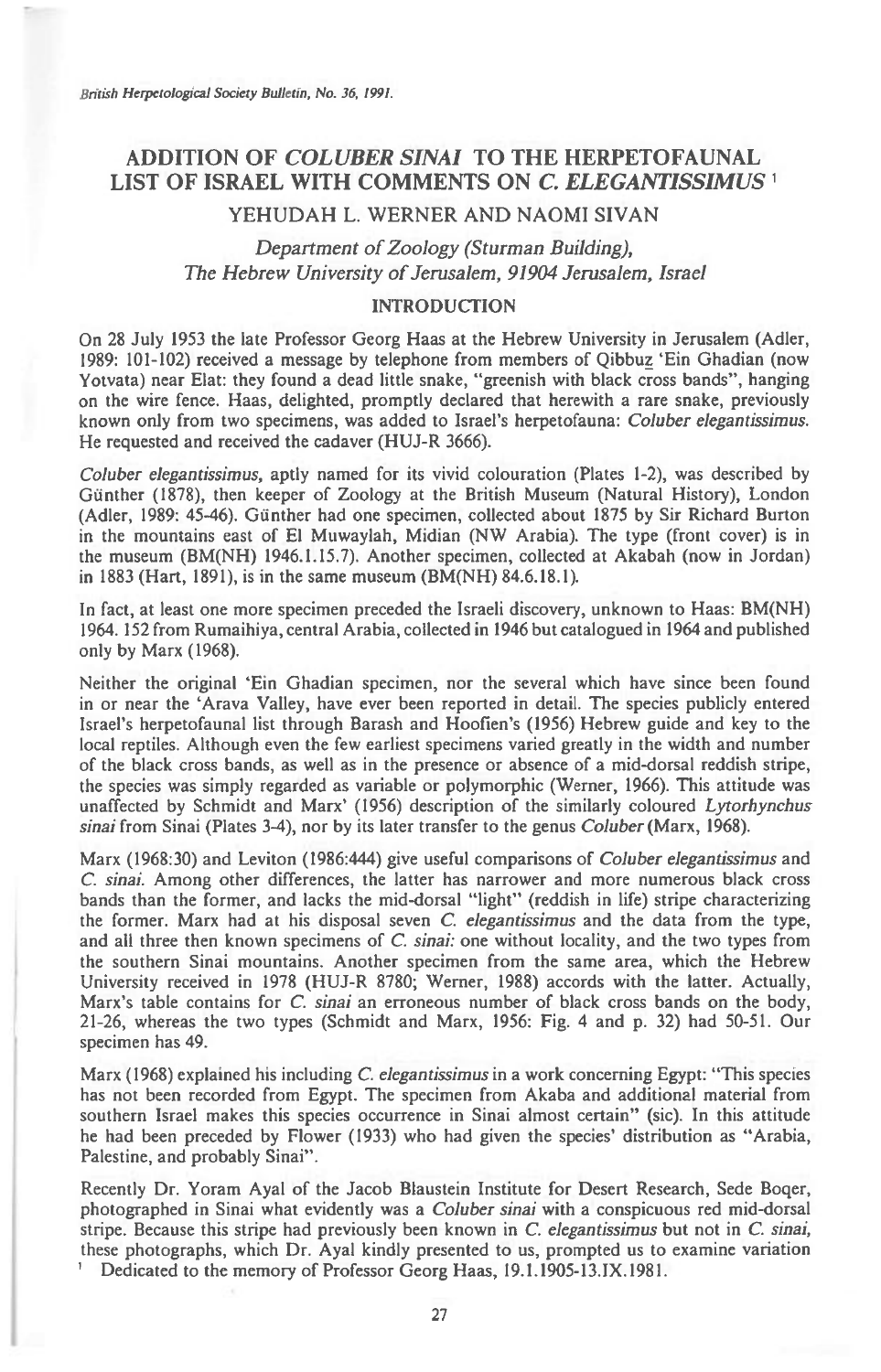in the local material of *C. elegantissimus* and C. *sinai.* We wished to establish their status in Israel and suspected that they might by synonymus. But we found that they are distinct, and that both occur in Israel.

#### **MATERIALS AND METHODS**

*Coluber elegantissimus* (16), localities from north to south (all in Israel): Lotan, TAU-R 13,347; Yotvata (= Ein Ghandian, Ein Radian), HUJ-R 3,666, TAU-R 2,631, 13,230, 13,240, 13,482, 13,749; Samar, HUJ-R 16,202; Biq'at Timna', TAU-R 11,489, Beer Ora, HUJ-R 16,356, TAU-R 4,621, 5,774; Nahal Roded, HUJ-R 8,419; Qibbuz Elot and its sewage, HUJ-R 16,213, TAU-R 8,676; TAU-R 8,676; Elat, TAU-R 9,288.

*Coluber sinai (7),* localities from north to south (all but the last in Israel): Naha! `Arugot (at 'En Gedi), HUJ-R 8,653, 16,230,; Mezada, TAU-R 1,904; Nahal Holit (IG 154 005), HUJ-R 8,947; Nahal Zenifim, TAU-R 2,654; Wadi Redadi (Nahal Roded), TAU-R 2,662; Zuqe Dawid Field School, Sinai (near Saint Catherine's Monastery) HUJ-R 8,780.

These specimens were examined by conventional methods for size and proportions (Goren and Werner, 1987), pholidosis and colour pattern but only selected pertinent results are presented here.

In addition, for several of these and some additional specimens colour photographs, taken from the living (or freshly dead) animals, were available. Most photographs were diapositives on Kodachrome (25 or 64) film; some included beyond a mm ruler, also a scale for colours, comprising a series of pieces of original standard Ostwald colour papers. The snake which stimulated this study was found on the footpath at the entrance to St. Catherine's Monastery on 4.V. 1990 by Y. Ayal and Rina Rosenman.

#### **OBSERVATIONS AND COMMENTS**

#### *Distinguishing the species*

The two species differed consistently by most of the characters presented by Marx (1968: Table 3) and some others. To facilitate identification, Table 1 compares selected characters among three samples: *C. elegantissimus* from Israel examined by us, *C. sinai* from Israel examined by us, and *C. sinai* from Sinai examined by Schmidt and Marx (1956), Marx (1968) or ourselves. The snake photographed by Dr. Ayal conformed to the latter in all characters that could be analyzed on the prints but is excluded from Table 1.

We may say at this point, that the photographs of *"Coluber elegantissimus"* in Barash and Hoofien (1956: 154 bottom) and Gruber (1989:77) happen to present *C. sinai.* The photograph of *"C elegantissimus"* in Dor (1987: 204) is altogether of a *Telescopus fallax,* although the colour photograph on the end paper of the same book correctly presents a C *elegantissimus.* 

The data in Table 1 are not segregated by sex, because of sample size and because in the field most users would not know the sex of their individual. However, each of the three samples contained individuals of both sexes; the differences presented are not sexual differences erroneously regarded as interspecific.

Additional differences between the two species may serve to identify incomplete sloughs. The eye is larger in *C. elegahtissimus* (17.3-19.4% of head length, n=5) than in *C. sinai* (13.0- 15.2%, n-4). In *C. elegantissimus* the upper preocular is in contact with the frontal, whereas in C *sinai it is* not. In C. *elegantissimus* the 5th upper labial "enters" the eye, whereas in *C. sinai* both the 4th and the 5th do so. In *C. elegantissimus* the posterior chin shields are completely separated by two series of scales, whereas in *C. sinai* they meet or almost meet at their anterior angles, and are properly separated only posteriorly (Fig. 1).

The dorsal scales of *C. elegantissimus* are somewhat slanted sideways, so that the mid-dorsal row stands out straight, whereas in *C. sinai* the dorsals are straight as is usual *in Coluber*  (Fig. 2). The dorsals of *C. elegantissimus* are not drawn as oblique in Gasparetti (1988: 224) but this trait is visible in his photograph (Gasparetti 1988: 223).

The tail is usually shorter in *C. elegantissimus* (27.4-34.5 percra2, n=15) than in C. *sinai* (33.2- 38.6 percra, n=7).

Percents of rostrum-anus length (Werner, 1971).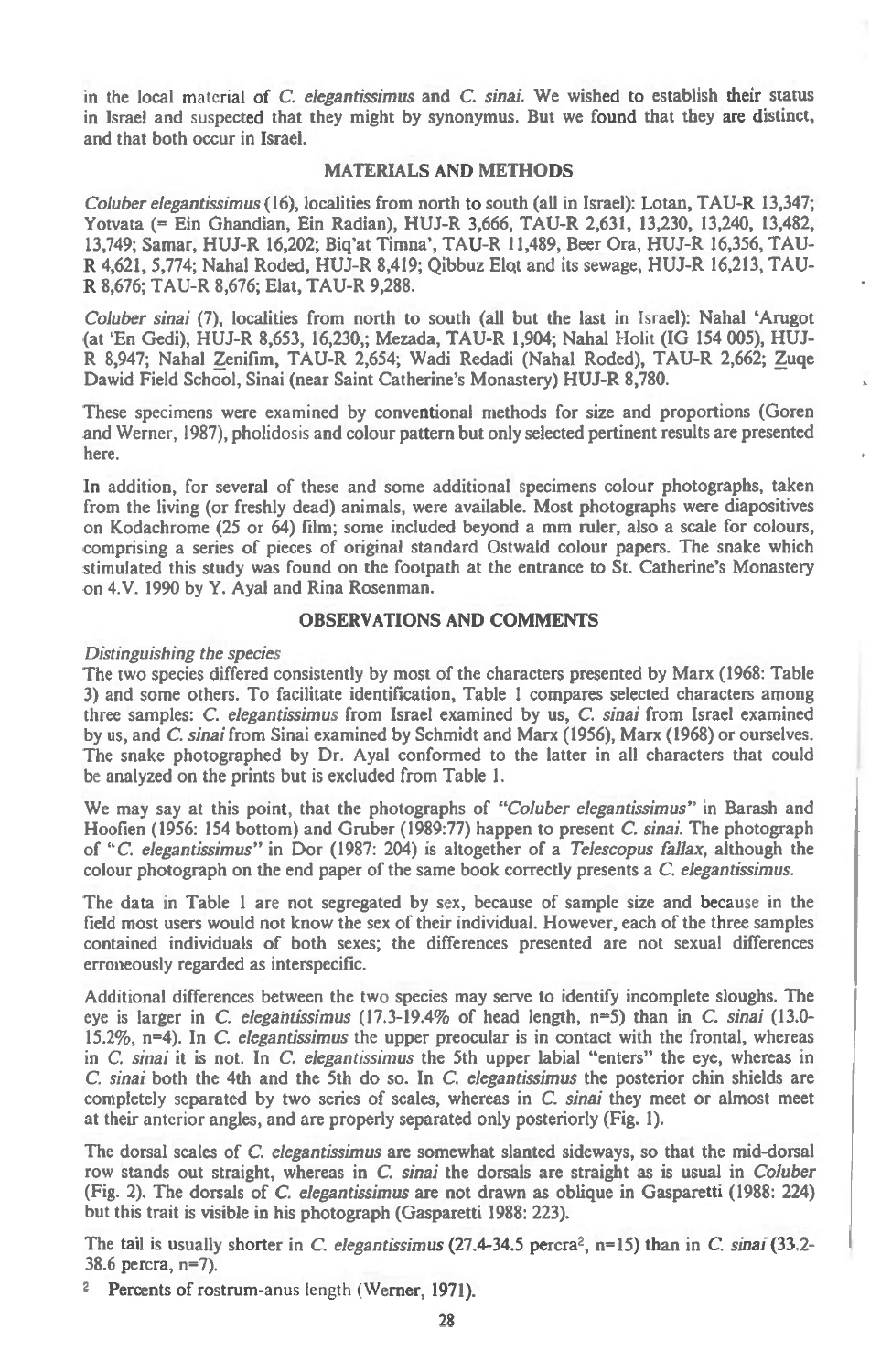The black bands on the tail of *C. elegantissimus* extend feebly but clearly to the ventral side, whereas the *C. sinai tail is* unmarked ventrally.

In both species the reddish vertebral stripe may be either present or absent. But in C. *elegantissimus* when absent in life or faded in alcohol its location is nevertheless indicated by a stripe lacking melanophores, lighter than the general yellow ground colour. In C. *sinai*  the location of the absent reddish stripe is not thus indicated.

#### *Convergence of coloration*

Some of the differences between the two species, especially in eye size and in dorsal scutellation, indicate that these species are not closely related. Their being similar in pattern, down to the variable presence of the red stripe, offers no contradiction. Although the ecological significance of this phenomenon is unknown, it is paralleled in other snakes elsewhere. In southwestern North America, both *Chionactis occipitalis annulata* and *Chilomeniscus cinctus,* yellow, blackcross-banded little snakes, show inter- and intra-populational variation in the occurrence of red "secondary saddles". In the latter species these are small, i.e. mid-dorsal, increasing the overall resemblance to the *Coluber* spp. discussed here (Mattison, 1989, presents colour plates). Somewhat similarly, in the polymorphic *Homoroselaps lacteus* (southernmost Africa), some of the morphs are basically coloured black and yellow in broken cross bands, often but not always with a reddish vertebral stripe (Branch, 1988). The pattern of black and yellow crossbands or rings and a mid-dorsal red stripe or band reccurs in other snakes, though we lack data on intraspecific variation of the red band: *Dipsas bicolor* (Costa Rica), *Oxyrohopus leucomelas*  (Colombia) and *Scolecophis atrocinctus* (El Salvador) (Campbell and Lamar, 1989).

#### *Georgraphical distribution*

The report by Negumi (1949) of a *C. elegantissimus* collected in June 1939 in central Sinai and deposited in "Z.G.M." (presumably the Giza Zoological Museum), predates the description of *C. sinai.* Moreover, this is very probably the same *C. sinai* specimen in the "Giza Museum", without locality data, on which Marx (1968) reported.

The map of locality records (Fig. 3) shows that *C. elegantissimus is* (so far) known only from the southern `Arava Valley and some intimately connected subsidiaries. This is the northwestern extreme of its general distribution in the Arabian Peninsula (Gasparetti, 1988: 222-234, 367, 408-409, 446), in common with a widespread zoogeographical pattern, of mainly arenicolous reptiles (Werner, 1987). *C. sinai is (so* far) known mainly from wadies, and especially oases in wadies, among the mountains of the extreme desert in southern Sinai and in the southeastern Negev of Israel.

Thus, the two species appear to be parapatric (with contiguous distribution ranges) rather than sympatric (with overlapping ranges). The prediction of both Flower (1933) and Marx (1968), that *C. elegantissimus* would also occur in Sinai, is not supported by the data so far.

#### *Geographical variation*

Although sample sizes are inadequate for an analysis of geographical variation, certain phenomena appear indicated (Table 1): In *C. sinai* the number of dark cross bands on the body (not on the tail) is smaller in Israeli than in Sinai specimens. A comparison of Table 1 with Table 3 in Marx (1968) will raise the possibility that in C. *elegantissimus* the number of bands varies similarly between Israel and Arabia. Unfortunately comparisons involving the data in Marx (1968) are weakened by his sample having comprised material from both Arabia and Israel. (The data in Gasparetti (1988) appear to have been derived from Marx (1968)).

On the other hand, in *C. sinai* the average width of the dark cross bands (measured in scalelengths) is smaller in Israel than in Sinai and the opposite is true of the light interspaces. In this case, data in Marx (1968) indicates that band width in C. *elegantissimus* varies in the opposite direction: the bands are on the average wider in Israel than in Arabia.

It is interesting that the variations in the relative widths of dark and light bands indicated in *C. sinai* and suspected in *C. elegantissimus* would, if validated, be in opposite directions, as if to increase the visual difference where the distribution ranges are in contact.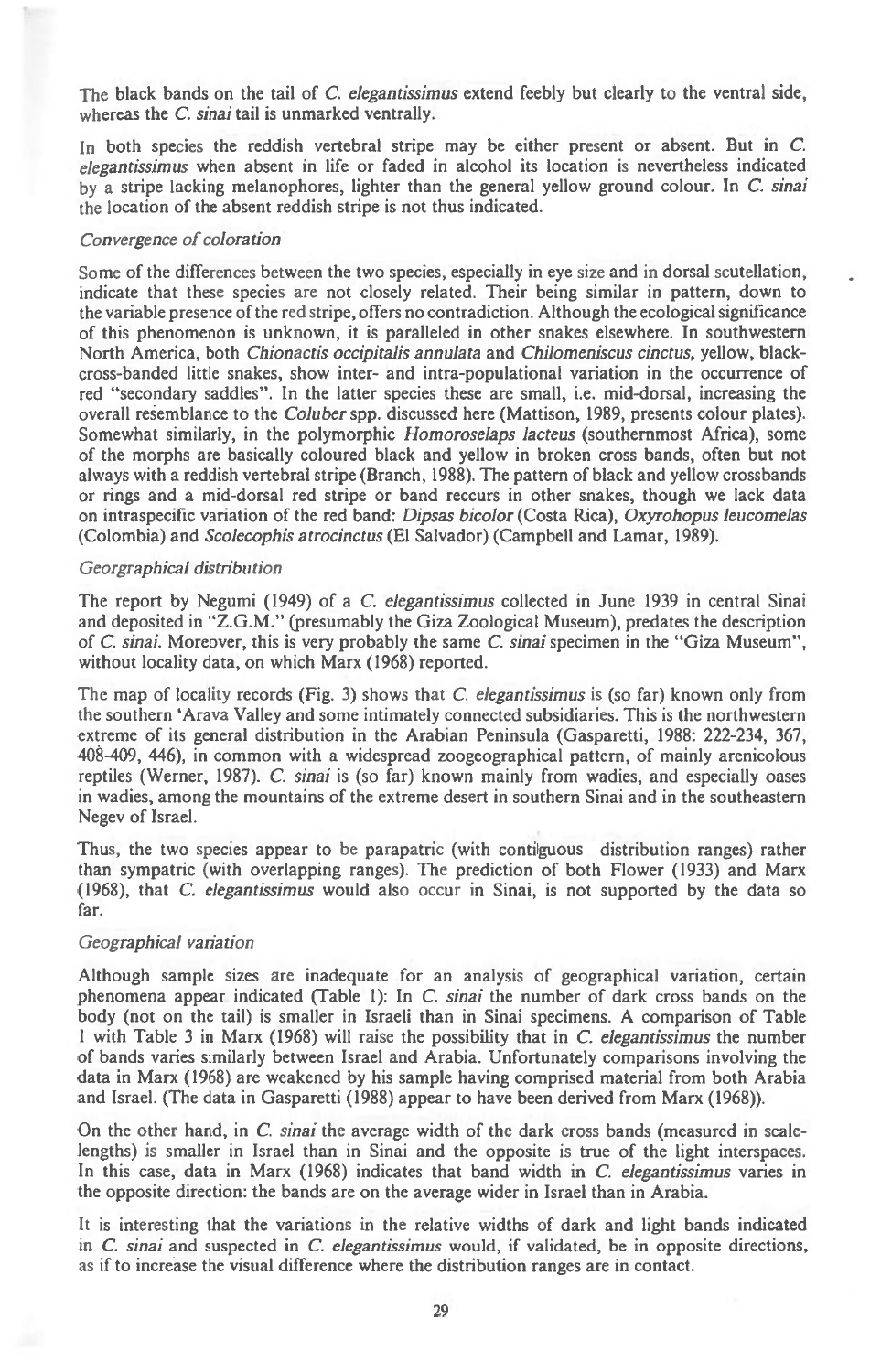

Figure 1. Throat of (A) *Coluber elegantissimus* (HUJ-R 8419), (B) C. *sinai* (HUJ-R 8653).



Figure 2. Dorsal scales of (A) *Coluber elegantissimus* (HUJ-R 16356), (B) *C. sinai* (HUJ-R 8653).

### **CONCLUSIONS**

1. In the desert of Israel there occur both of the similar species, *Coluber elegantissimus* which is endemic to the Arabian Peninsula (sensu lato), and *C. sinai* which is endemic to Sinai and southeasternmost Israel.

2. The two species may best be distinguished by C. *elegantissimus* having 19 scale rows at midbody and fewer than 40 dark crossbands in total, whereas C. *sinai* has 17 scale rows at midbody and over 60 dark crossbands in total.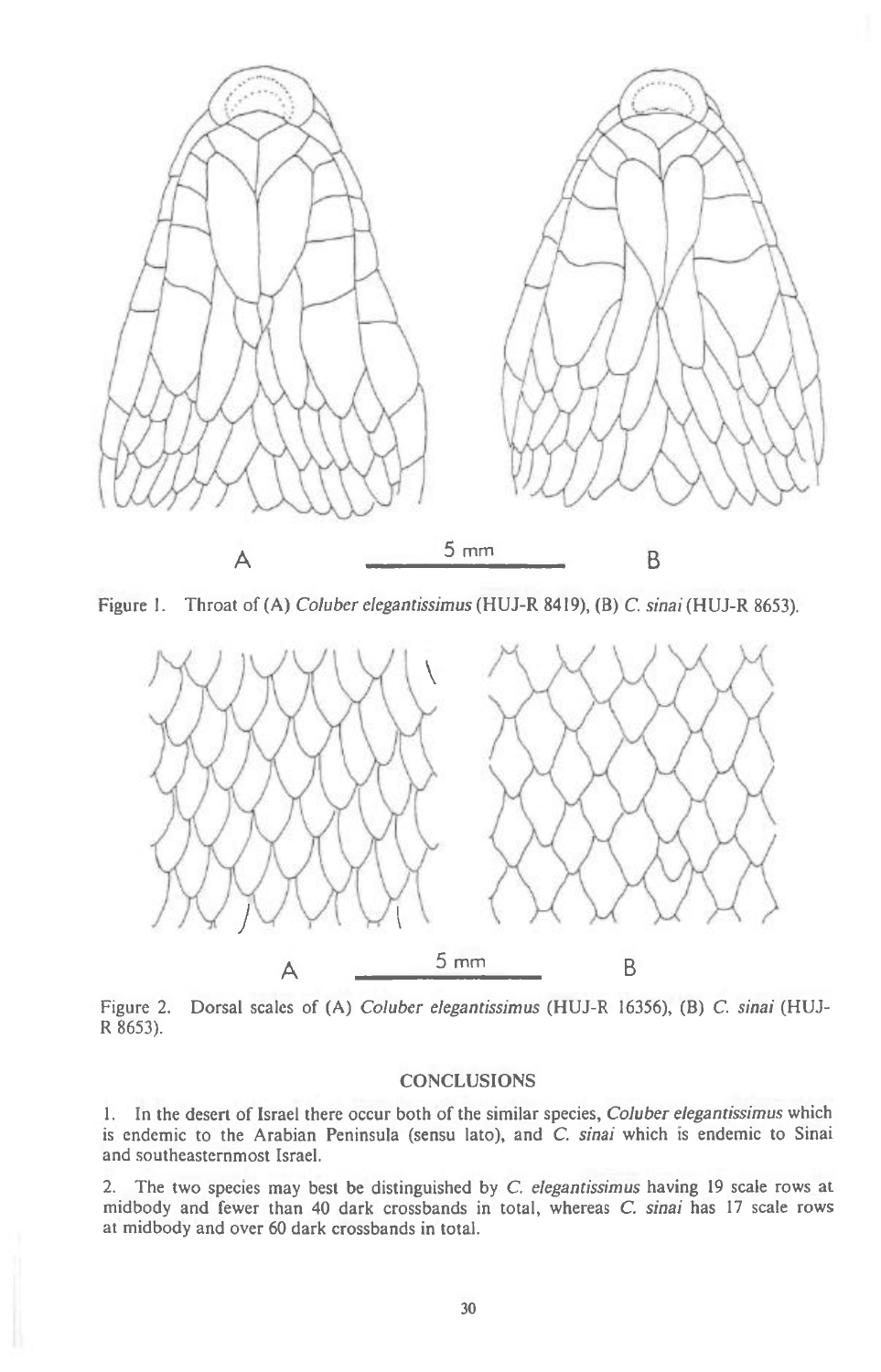Faunistic research requires specimens preserved in a museum and accompanied with accurate  $3.$ collection data. These cannot be replaced by field notes because one cannot always foresee what details would later become necessary; but the deficiency can be partly bridged by photography.



Figure 3. Locality records in the survey area (Werner, 1987, 1988) of Israel and Sinai: circles, Coluber elegantissimus; triangles, C. sinai; solid symbols, specimens examined; open symbols, other records (some symbols represent more than one individual); stippling, sands.

#### **ACKNOWLEDGEMENTS**

This report could not have been written without the endeavours of successive curators and curatorial assistants of collections of the Hebrew University of Jerusalem and Tel Aviv University, of collectors who donated specimens to these collections, and of librarians in the Department of Zoology, Hebrew University. We thank the Israel Herpetological Information Center and the Nature Reserves Authority for manifold cooperation; Dr. A. Leviton, California Academy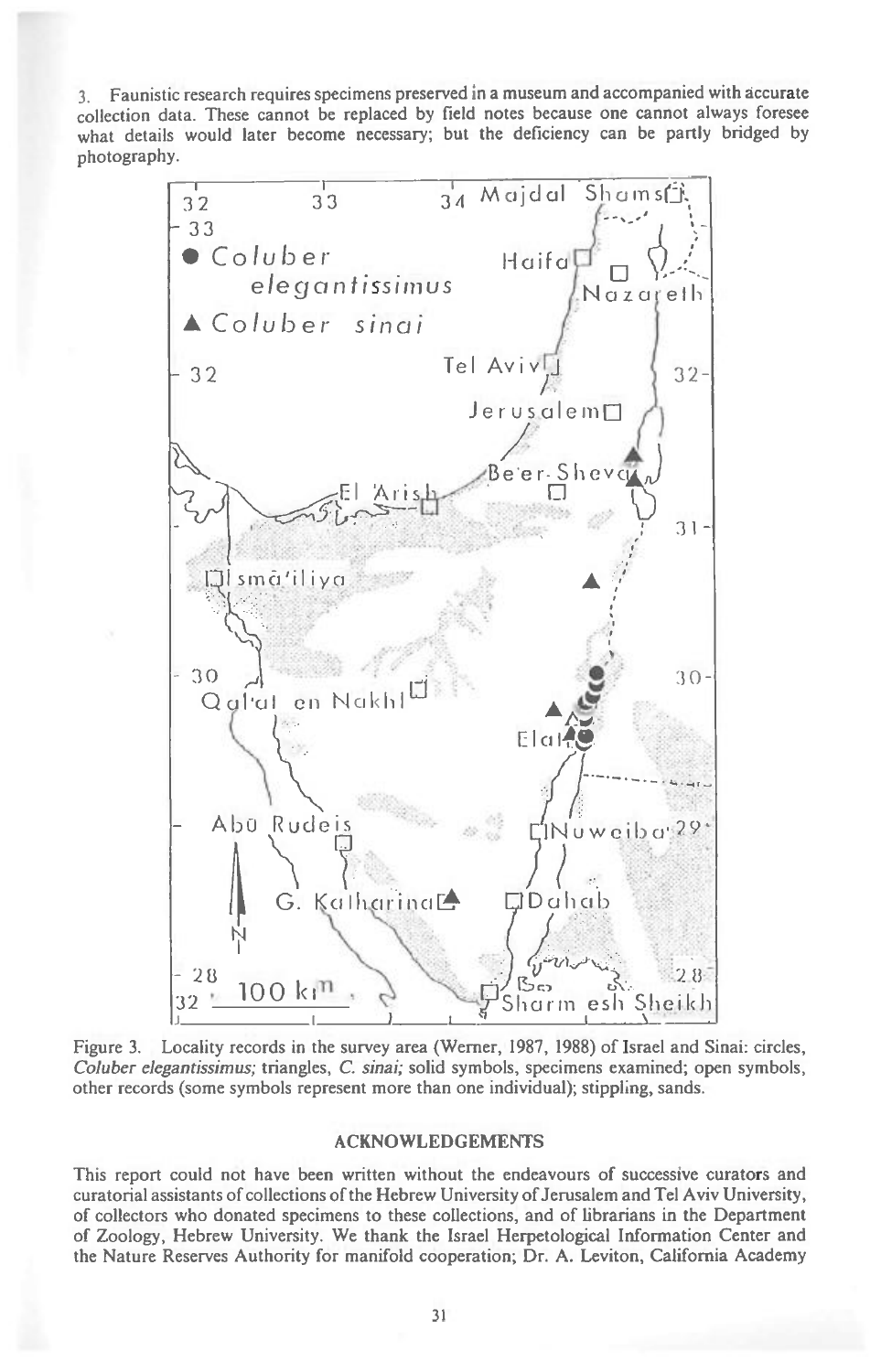

Plate 1. Coluber elegantissimus with red vertebral stripe (Courtesy H. Mendelssohn).



Plate 2. Coluber elegantissimus juvenile without red vertebral stripe, from Yotvata (photo A. Shuv, Courtesy H. Mendelssohn).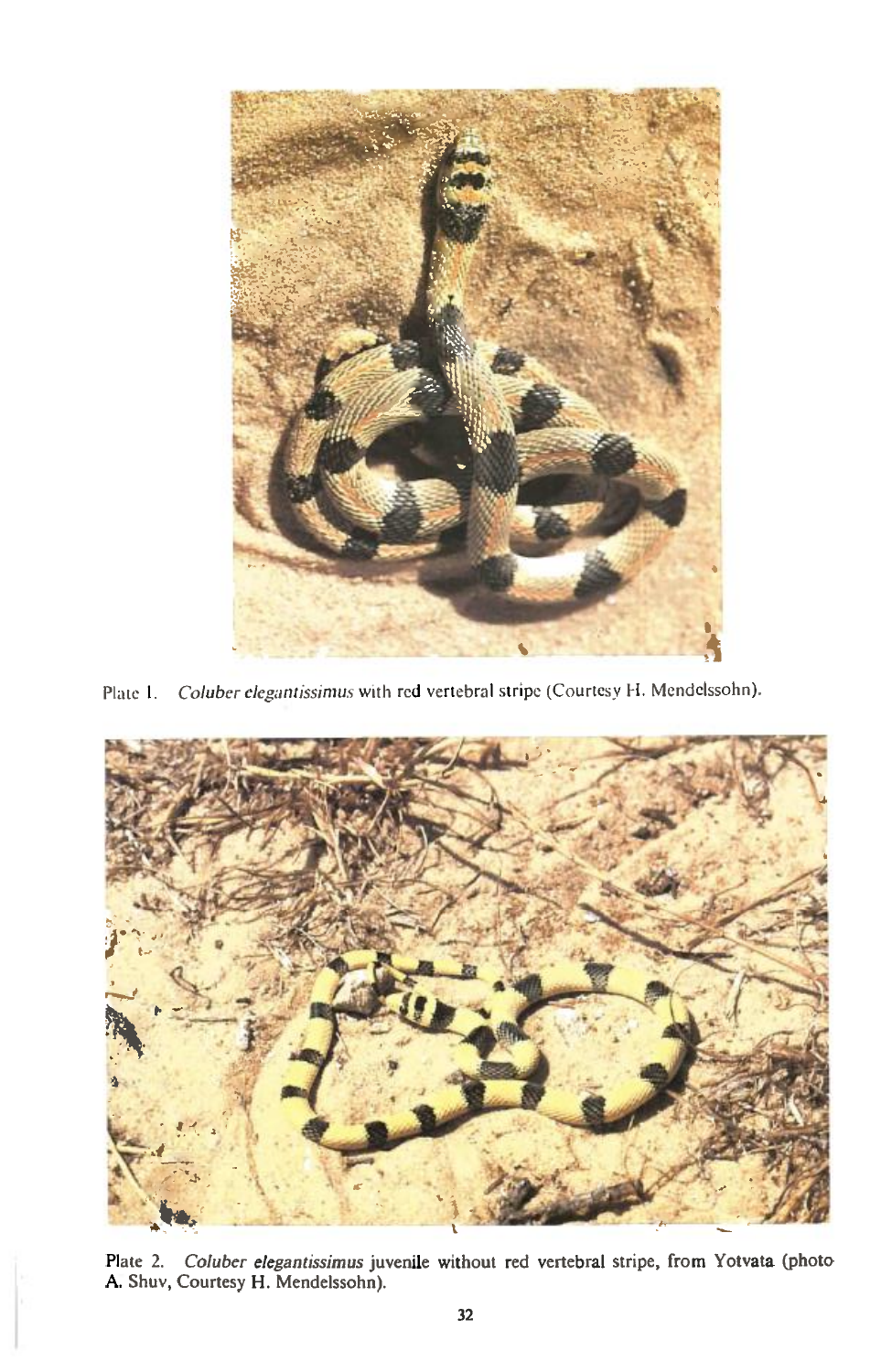

**Plate 3.** Coluber sinai **with red vertebral stripe, from Nahal 'Arugot,** En Gedi (photo Y.L. **Werner).** 



**Plate 4.** Coluber sinai without red vertebral stripe, from Bir Hindis (= **Be'er Ora; courtesy I. Mendelssohn).**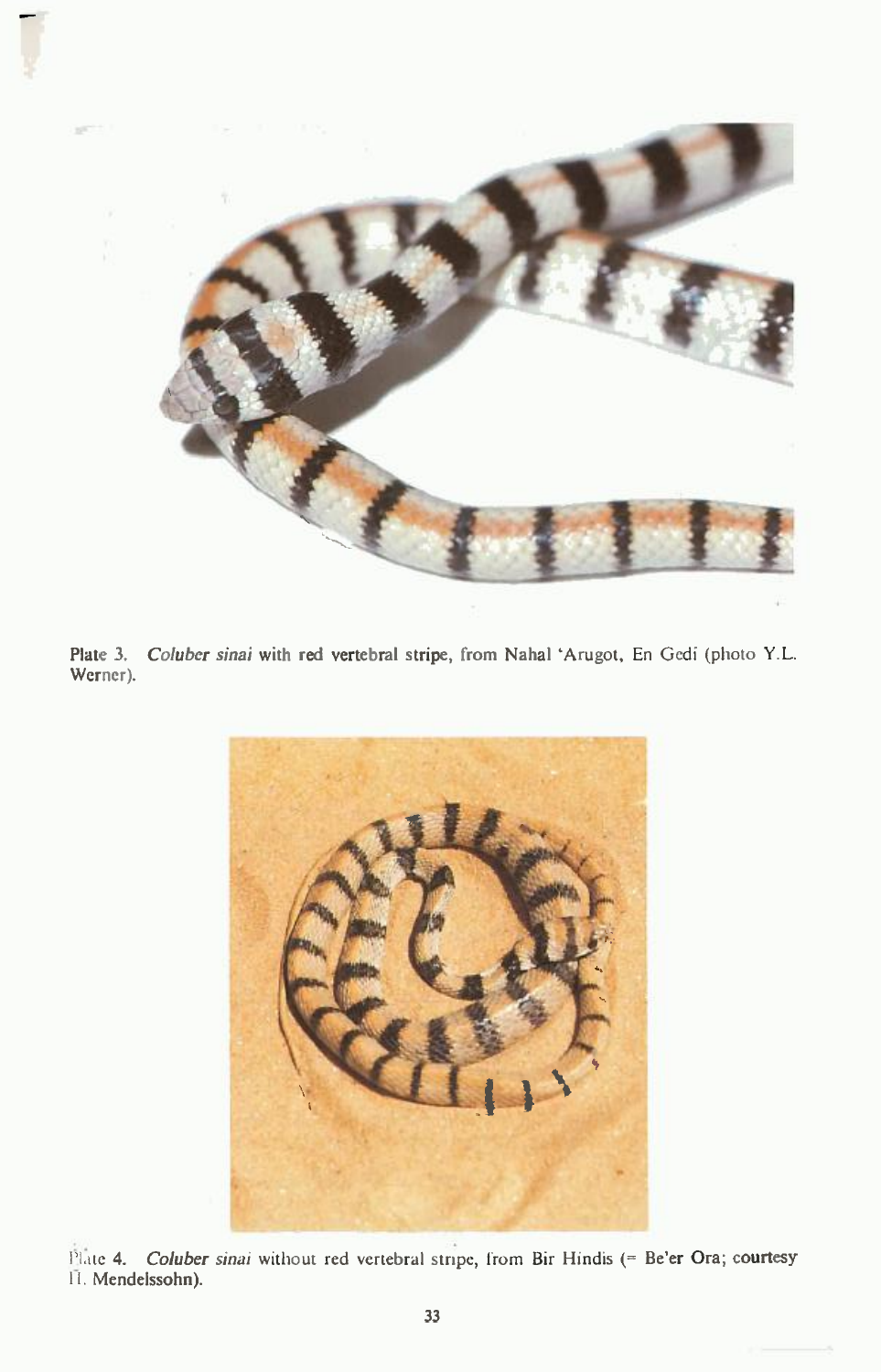of Sciences, for continual helpful correspondence; Mr. G. Perry for free use of the Tel Aviv University material; Dr. Y. Ayal and R. Rosenman for photographs of C. *sinai;* Prof H. Mendelssohn, Tel Aviv University, for permission to publish photographs and Mr. J.H. Hoofien for advice on the manuscript (only some of which we followed).

| Definition<br>of character                                                                       | C. elegantissimus<br>(Israel) |                                | C. sinai<br>(Israel) |                             | C. sinai<br>(Sinai) |                                     |
|--------------------------------------------------------------------------------------------------|-------------------------------|--------------------------------|----------------------|-----------------------------|---------------------|-------------------------------------|
|                                                                                                  | $\Gamma$                      | range                          | n                    | range                       | $\mathbf{n}$        | range                               |
| Dorsal scale rows<br>at mid-body                                                                 | 15                            | 19                             | 6                    | 17                          | 4                   | 17                                  |
| Subcaudals (pairs)                                                                               | 5                             | 65-86                          | 3                    | 91-97                       | $\overline{2}$      | 94-98                               |
| Dark dorsal<br>crossbands, number<br>Total<br>on head and body<br>on tail                        | 15<br>15<br>15                | 29-35<br>$20 - 24$<br>$7 - 11$ | 6<br>6<br>6          | 69-75<br>45.49<br>$22 - 28$ | $\frac{3}{3}$       | $74 - 81$<br>$49 - 51$<br>$24 - 13$ |
| Width of crossbands,<br>in scale lengths<br>Dark band, mid-body<br>Light interspace,<br>mid body | 15<br>15                      | $3 - 5.5$<br>$4 - 7.5$         | 6<br>6               | $1 - 2$<br>$2.5 - 3.5$      | 4<br>$\overline{4}$ | $1.5 - 2$<br>$2.3 - 3$              |
| Dark band on nape<br>(3rd)                                                                       | 15                            | $5 - 8$                        | 6                    | $2.5 - 3.5$                 | $\overline{4}$      | $3 - 4$                             |

#### **Table 1. Distinguishing meristic characters of**  *Coluber elegantissimus and Coluber sinai* **(n = number of snakes)**

#### REFERENCES

- Adler, K. 1989. Herpetologists of the past. In: K. Adler (Ed.), *Contributions to the History of Herpetology,* Society for the Study of Amphibians and Reptiles, pp. 5-141.
- Barash, A. and J.H. Hoofien. 1956. *Reptiles of Israel.* Hakibutz Hameuchad, Tel Aviv. (In Hebrew).
- Branch, B. 1988. *Field Guide to the Snakes and Other Reptiles of Southern Africa.* Struik, Cape Town.
- Campbell, J.A. and W.W. Lamar. 1989. *The Venomous Reptiles of Latin America.* Comstock, London.
- Dor, M. 1987. *Zoological Lexicon: Vertebrata,* 3rd ed. 2 vols. Dvir, Tel Aviv. (In Hebrew).
- Flower, S.S. 1933. Notes on the recent reptiles and amphibians of Egypt, with a list of the species recorded from that Kingdom. *Proc. Zool. Soc. London* 1933: 735-851. fold. map.
- Gasperetti, J. 1988. Snakes of Arabia. *Fauna of Saudi Arabai* **9:** 169-456.
- Goren, M. and Y.L. Werner, 1987. On measuring head length and on modified caliper rules. In *Abstracts, Joint Annual Meeting SSAR, HL and Corn. Herp. Nac.,* Veracruz, Mexico, pp. 82-83.
- Gruber, U. 1989. *Die Schlangen Europas and rand urns Mittelmeer.* Kosmos, Stuttgart.
- Gunther, A. 1878. On reptiles from Midian collected by Major Burton. *Proc. Zool. Soc. London*  1878:977-978, 1 pl (LXII).
- Hart, H.C. 1891. *Some account of the Fauna and Flora of Sinai, Petra and Wady 'Araba.*  A.P. Watt for the Committee of the Palestine Exploration Fund, London.
- Leviton, A.E. 1986. Description of a new species of *Goluber* (Reptilia: Serpentes: Colubridae) from the Southern Tihama of Saudi Arabia, with comments on the biogeography of southwestern Arabia. *Fauna of Saudi Arabia* **8:** 436-446.